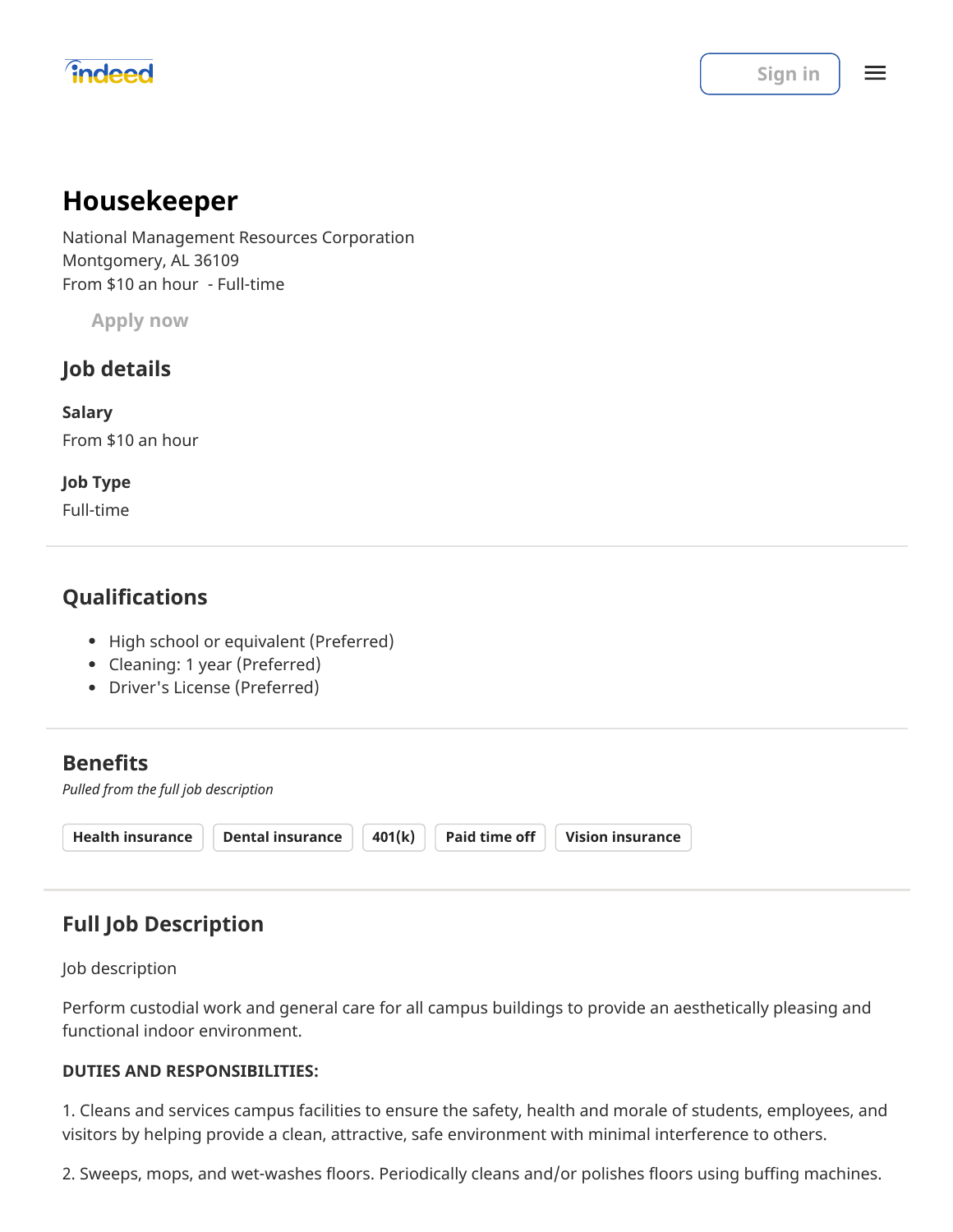- 3. Strips or scrubs and refinishes floors when assigned.
- 4. Vacuums, spot cleans, or shampoos carpets when assigned.
- 5. Polishes metal or other bright surfaces. Scours glass or enamel fixtures.
- 6. Cleans vertical and horizontal surfaces that collect dust.
- 7. Collects and transports refuse, cleans and relines refuse containers with plastic bags.
- 8. Cleans tops of windows, door frames, and other high places.

9. Washes sinks and other plumbing fixtures and replaces disposables such as paper towels, soap, sanitizer, and toilet paper.

10. Dusts, cleans, and polishes furniture.

- 11. Completes all cleaning and preparation of student rooms during summer turnover.
- 12. Utilizes detergents, disinfectants, polishes, finishes, etc.
- 13. Uses floor machines, automatic scrubbers, wall washing equipment, waste collection equipment, etc.
- 14. Washes walls and ceilings using wall-washing equipment.
- 15. Moves furniture and equipment for special events, office changes, and special request.
- 16. Removes snow and ice from areas around building entrances.
- 17. Assists the Maintenance and Grounds departments as needed.

18. Performs other duties as assigned.

#### **REQUIREMENTS:**

Possess essential knowledge, skills and abilities to explain, demonstrate, and perform, with or without reasonable accommodations, the duties and responsibilities of the position.

#### **Knowledge:**

- Understanding and following oral and written instructions.
- Performing a variety of custodial services.
- Operating custodial equipment.

#### **Physical Abilities:**

- Lift objects (up to 50 pounds).
- Climb stairs, ladders, and scaffolds.
- Stand or walk for long periods of time.
- Stand, walk, sit, bend, reach, stoop, kneel, crouch, and crawl.
- Work occasionally in an external environment with exposure to inclement weather, and varying temperatures.
- May be exposed to hazardous chemicals.

#### **Experience:**